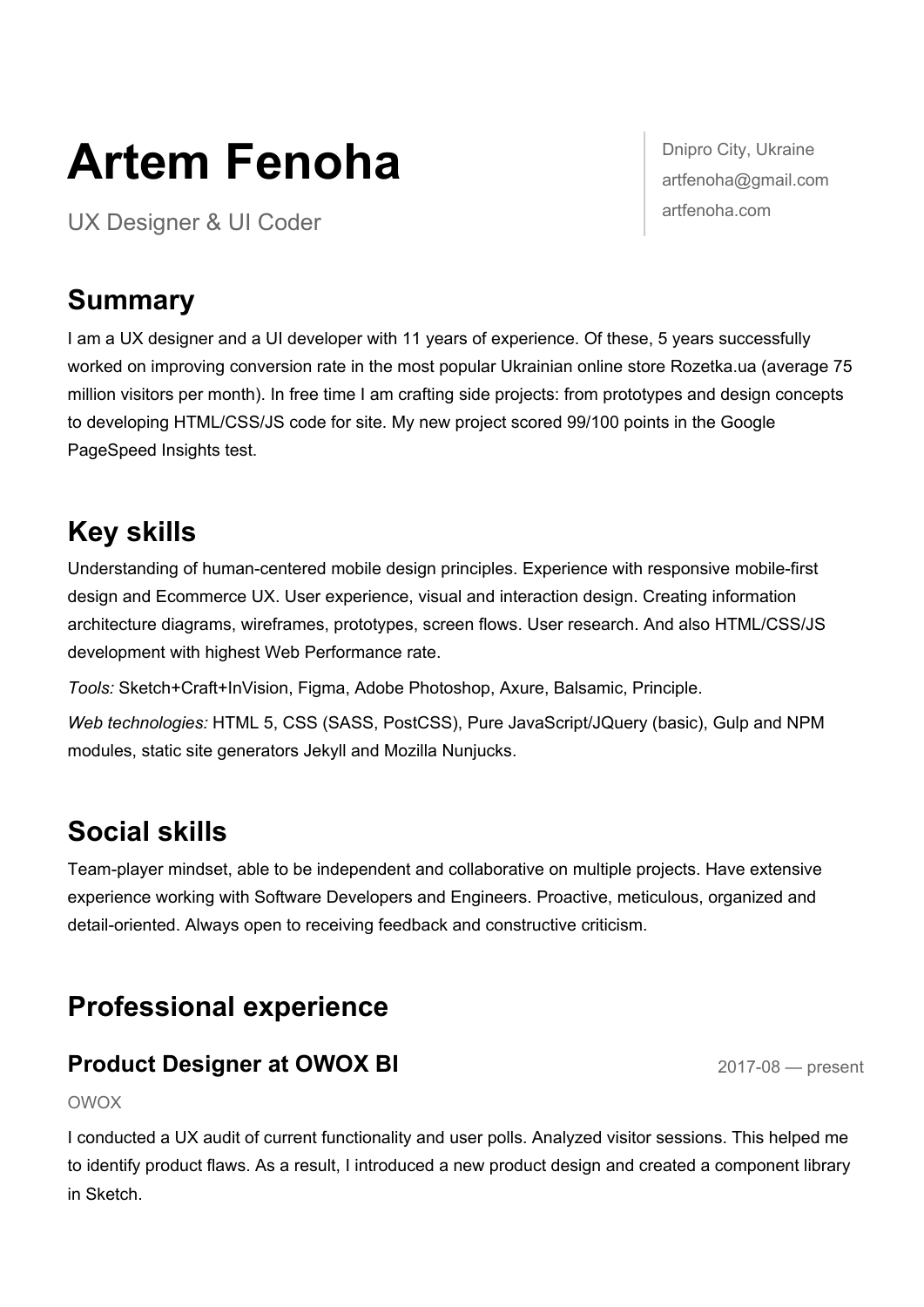# **UX/UI Designer + UI Developer for Rozetka.ua** 2012-10 - 2017-08

#### OWOX

I had working on a lot of tasks: redesign a whole project, create new iOS app for iPhone and iPad, designing new mobile version of the site, designing emails, create clickable prototypes in Axure. And one of the last tasks was to design new product page, as a result we had had significantly increased the conversion rate in orders.

## **UX Researcher** 2012-06 — 2012-10

#### OWOX

Developed usability checklist for online stores and carried out UX consulting with usability testing and user research for client projects.

## **HTML/CSS-Coder + Team Lead** 2007-06 - 2012-06

#### OWOX

I had working on HTML/CSS for more than 40 projects (with Internet Explorer 6 browser support) and code integration into Smarty templates. Therefore I had become on team lead position, where I started train my colleagues and gived review their code.

# **Side projects**

## **Vedroid.com** 2015 **Vedroid.com**

Catalog of smartphones, tablets and smartwatches on Android OS

I had working on all stuff: idea, prototypes, design mockups, HTML/CSS/JS code, text written, SEO optimization. And as a result my site scored 99/100 points in the Google PageSpeed Insights test. For three months, site traffic has increased from 0 to almost 500 visitors per day.

### **Allnokia.in.ua** <sup>2008</sup> — <sup>2015</sup>

#### Catalog of NOKIA smartphones and phones

This project created with responsive design, Bootstrap-code, JQuery framework and not so long ago he was very popular (4 000 visitors per day). But unfortunately today site is dead, because all attention goes to the Android devices.